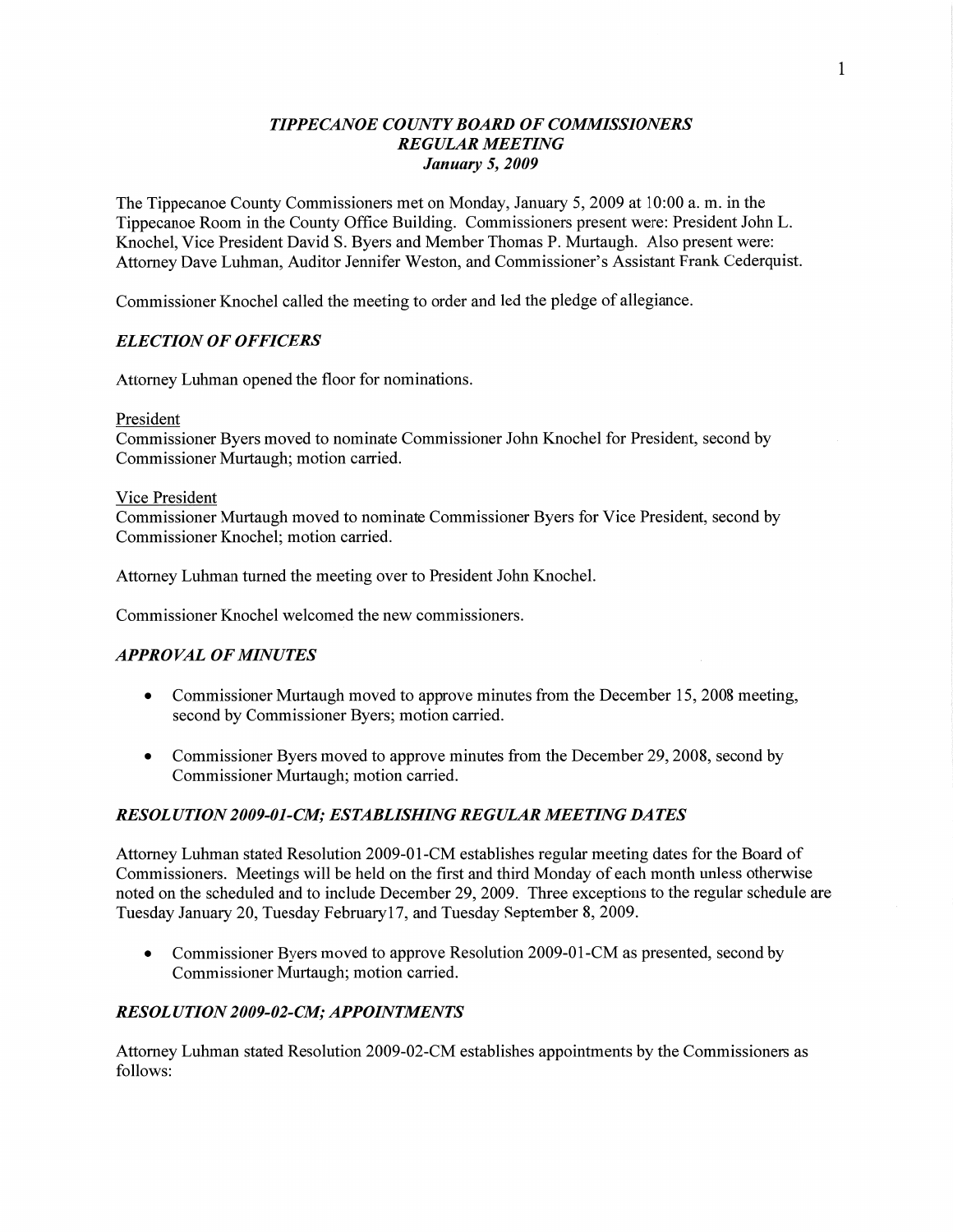| Ron Highland          | <b>Building Commissioner</b>                |
|-----------------------|---------------------------------------------|
| Rebecca Humphrey      | Youth Services Director                     |
| Frank Cederquist      | Commissioner's Assistant                    |
| <b>Shirley Mennen</b> | Human Resources Coordinator                 |
| Mark Kirby            | <b>Emergency Management Director</b>        |
| <b>Ben Anderson</b>   | <b>Fairgrounds Property Manager</b>         |
| Opal Kuhl             | <b>Highway Executive Director</b>           |
| Mike Spencer          | <b>Assistant Highway Executive Director</b> |
| Jack Fisher           | <b>Highway Supervisor</b>                   |
| David Sturgeon        | <b>Interim MITS Executive Director</b>      |
| DeAnna Sieber         | Tippecanoe Villa Director                   |
| Randall Fairchild     | Veteran's Service Officer                   |
| Doug Cripe            | Weights & Measures Director                 |
| Michael Hahn          | Maintenance Executive Director              |
|                       |                                             |

**0** Commissioner Murtaugh moved to approve Resolution 2009-02-CM, second by **Commissioner**  Byers; motion carried.

#### *COMMISSIONER ASSIGMMENTS* T0 *VARIOUS BOARDS, COWCILS,* AND *COMMISSIONS*

David Byers Area Plan Commission LEPC Convention & Visitors Bureau Drainage Board **MITS** Advisory Board Emergency Management Advisory Council Wildcat Solid Waste District Community Corrections Advisory Board

Tom Murtaugh Area Plan Commission Drainage Board Cary Home Advisory Board Ambulance Advisory Committee Joint Purchasing Committee **MITS** Advisory Board Wildcat Creek Solid Waste District Child Protective Team Wabash River Enhancement **Corporation**  Personnel Reclassification Committee

John Knochel Drainage Board Hoosier Heartland Corridor MITS Advisory Board Redevelopment Commission Lafayette Housing Consortium Homeland Security TERF Board Solid Waste **Advisory** Board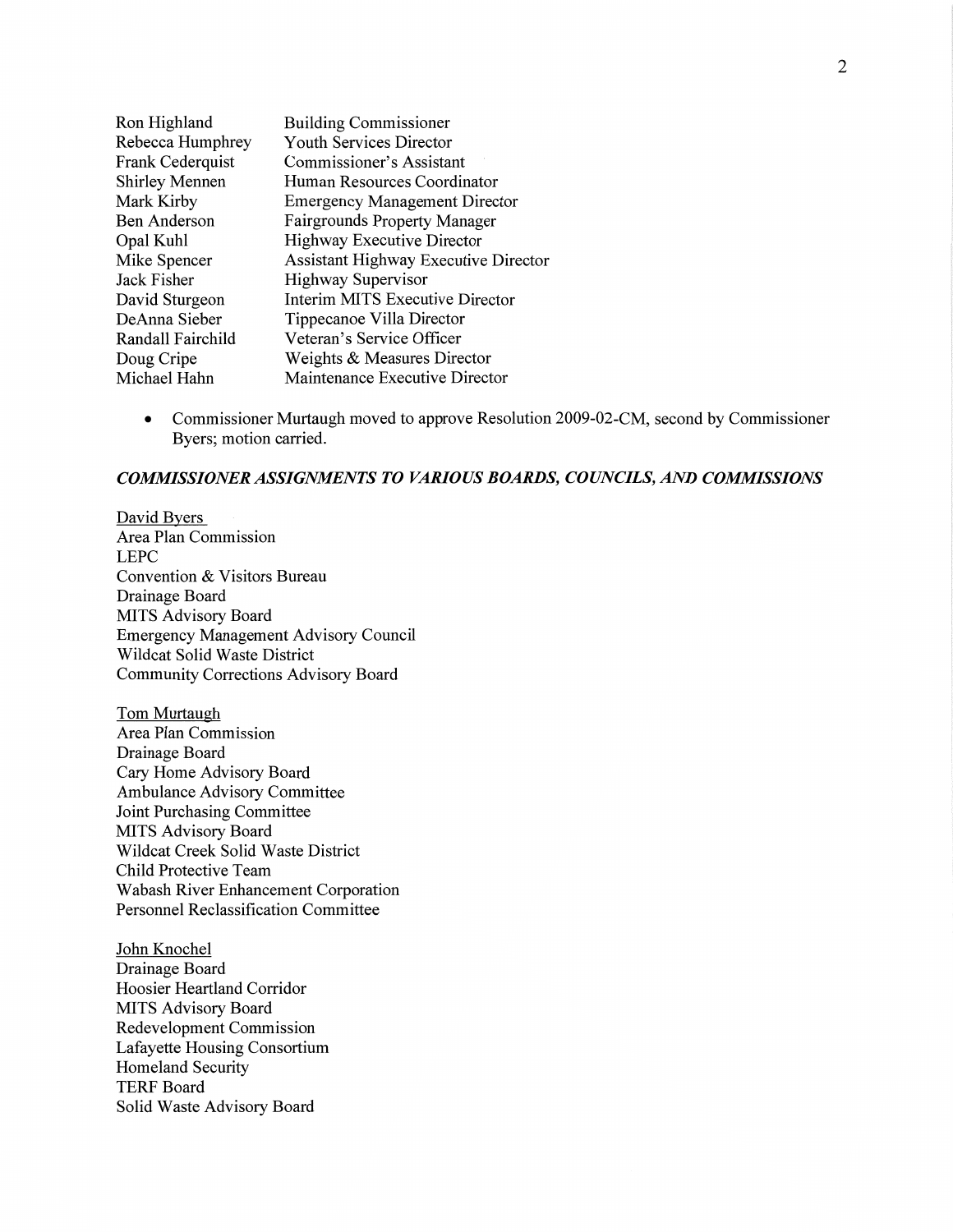GIS Policy Committee Wildcat Creek Solid Waste District

> • Commissioner Byers moved to accept the Commissioner Assignments to Various Boards, Councils, and Commissions, second by Commissioner Murtaugh; motion carried.

# $CONTRACT FOR LEGAL SERIES$

Attorney Luhman presented a 2009 Contract for Legal Services with **Hoffman, Luhman,** Masson L.P. He reported the rates will remain unchanged from the 2008 contract.

• Commissioner Murtaugh moved to approve the contract for legal services for 2009, second by Commissioner Byers; motion carried.

# *BUTLER FAIRMN &* SE *UFERT* — *Ryan Smith*

Ryan Smith and Steve Weintraut with Butler Fairman  $\&$  Seufert presented a plague and shovel from the Hoosier Heartland groundbreaking ceremony. He thanked the county for their support and dedication to the project.

Commissioner Knochel said he supports the Hoosier Heartland Highway project and is thrilled about the difference it will make in our community.

### *HIGHWAY* **—** *Opal Kuhl*

Highway Director Opal Kuhl recommended approval of Change Order #1 for Bridge Rehab on Bridge #138 and #139 with Wirtz & Yates for \$20,323.84.

• Commissioner Byers moved to approve Change Order #1 with Wirtz & Yates, second by Commissioner Murtaugh; motion carried.

Change Order #2 for Bridge Rehab on Bridge #138 and #139 with Wirtz & Yates was recommended for approval in the amount of \$8,130.

• Commissioner Murtaugh moved to approve Change Order #2 with Wirtz & Yates, second by Commissioner Byers; motion carried.

Change Order #1 for Bridge #160 with Jack Isom Construction was recommended for approval in the amount of \$2,939.50.

• Commissioner Byers moved to approve Change Order #1 with Jack Isom Construction, second by Commissioner Murtaugh; motion carried.

Director Kuhl recommended approval of **a** Relinquishment Agreement for State Road 25. After completion of the Hoosier Heartland Corridor, the county will own and maintain the portion of SR 25 from US 52 to the county line. Director Kuhl anticipates accepting ownership in 2012, depending on the progress of the corridor project. The agreement states the county will receive \$1.6 million and the entire length of the road will be re-paved with cost not-to-exceed \$6 million with the addition of 8% per annum.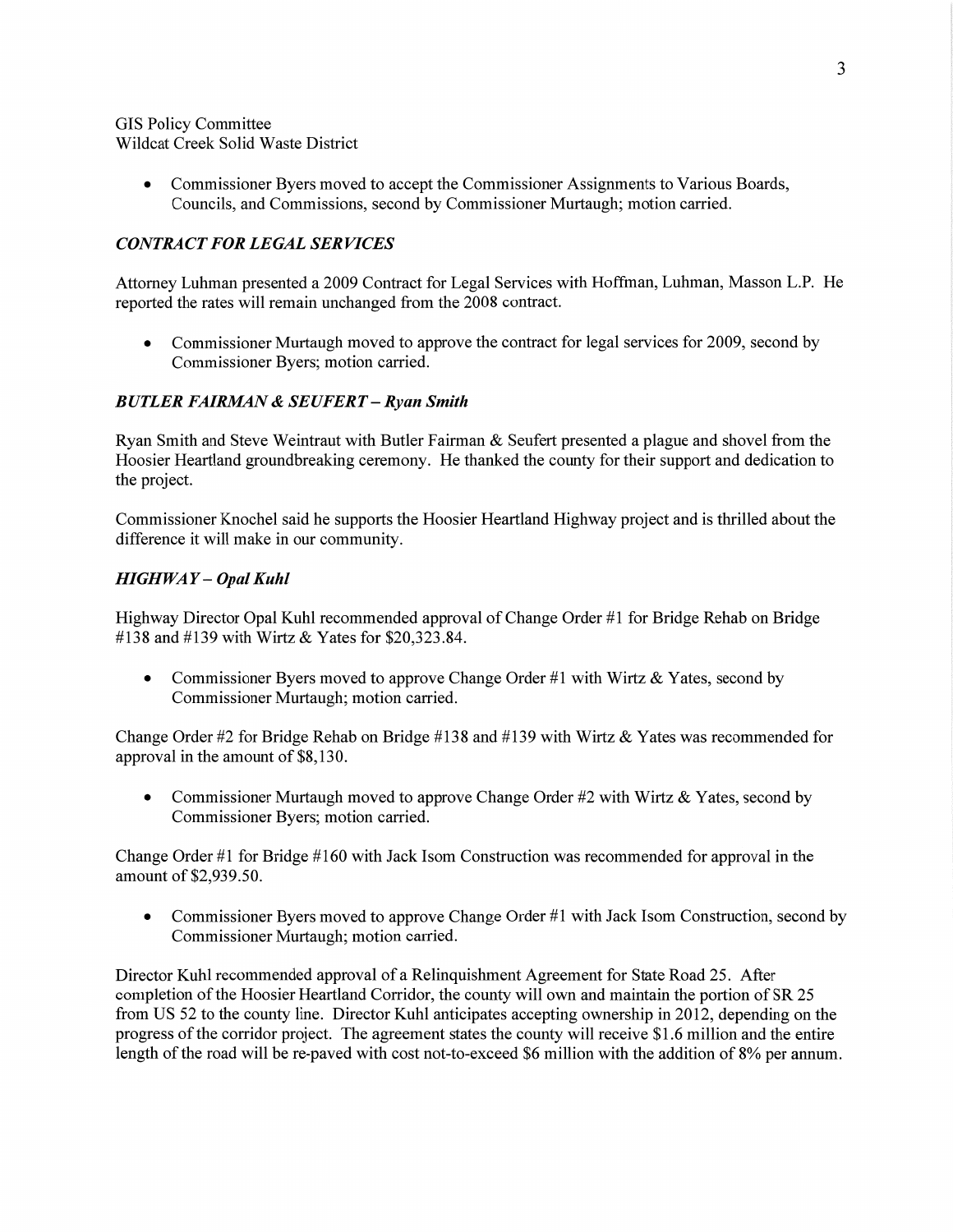• Commissioner Murtaugh moved to approve the Relinquishment Agreement for State Road 25, second by Commissioner Byers; motion carried.

## *UNFINISHEDflVE W B USINESS*

None

Commissioner Knochel requested the County Assessor provide a report to the Commissioners at a regular meeting in February to discuss the progress. He also requested the Auditor and Treasurer provide a repor<sup>t</sup> regarding the new tax/assess software.

County Assessor Samantha Steele provided a 2009 Assessment Calendar from the Department of Local Government Finance.

# *REPORTS* ON *FILE*

Park & Recreation Board Weights & Measures Clerk of Circuit Court Treasurer Mail & Duplicating

### *PUBLIC COMMENT*

Paul Wright, West Point — asked who the taxpayers can hold reliable for mismanagement of funds. Mr. Wright stated the county cannot afford to build the Juvenile Center and operate each year.

Attorney **Luhman** stated contracts are approved by the commissioners. Similar to Highway projects, in the event of problem a change order would be submitted and approved by the commissioners for the project. The Board of Commissioner is the administrator/manager for the county.

Mr. Wright suggested the amount of money spent on juveniles being sent out-of-county may be less expensive then building the center. He said the amount of money to operate the facility is likely to be **a**  great deal more than the amount currently being spent. He asked the county attorney which type of action it would take to stop the construction of the Juvenile Center.

Commissioner Knochel stated the council Will take the next step towards the center with the sale of the bonds. Attorney Luhman confirmed the council will take the next step but the commissioners have the final approval as administrators of the county.

Commissioner Byers stated once a bid is submitted for construction, the bid price can increase 10% to cover inflation over the life of the project. He explained the county Will spend tax payer dollars on juvenile regardless of the location and the county has to decide on spending it locally or out-of-county. Commissioner Byers added we need to treat our children early and rehabilitate them before they are adult offenders.

Commissioner Murtaugh stated the current process of treating juveniles is not working, if we don't address the issue we will be paying for it in the future at a higher cost;